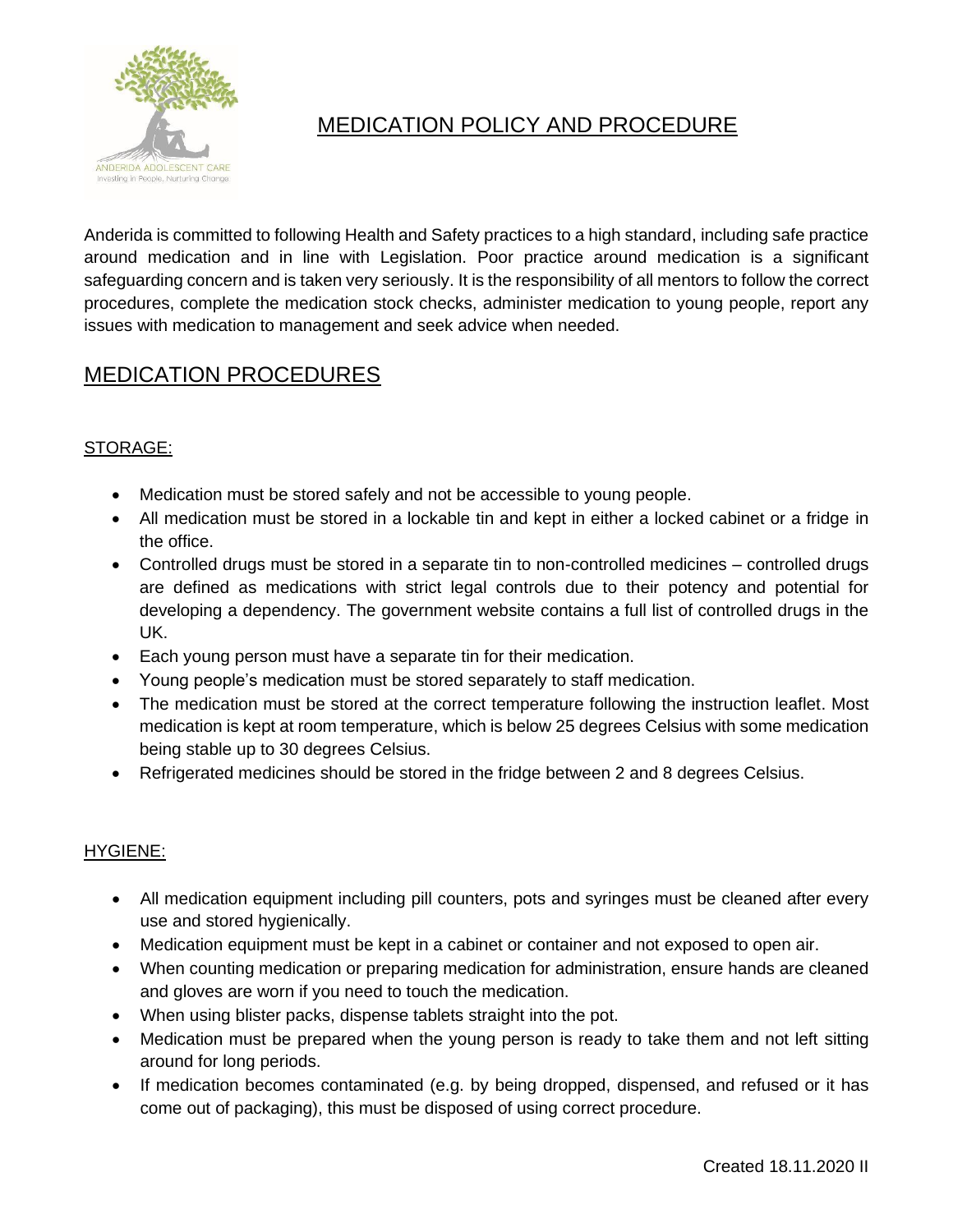# MEDICATION STOCK CHECKS:

- Medication stock checks are completed daily.
- One person is permitted to carry out the stock check and are advised to do this in a quiet space, free from distraction.
- Stock checks should ideally be completed as soon as possible in the morning after handover. If this is not possible due to school runs, then please do this on return.
- If the young people take any morning medication before the medication check is completed, ideally this should be administered by the Mentors coming off shift.
- The medication stock check book must be completed thoroughly with all sections filled in and must be legible.
- The medication strength must be recorded for all medications unless there are no active ingredients. Some medications have several active ingredients in which case you do not need to list them in the medications book, however, ensure that the medication admin sheet has a full list of these.
- Mentors must not copy from the day before and double check that the details are correct.
- Mentors must check the total count from the day before and the medication admin sheets for each young person.
- Mentors to check if any medication has been logged in or out in the previous day.
- When counting medication, mentors to indicate if a tub, tube or bottle is open or unopen.
- Mentors to complete the relevant section on the medication admin sheets once the check is completed.
- Mentors to check the temperature of each tin and indicate in the appropriate column if this matches the required temperature listed on the packaging and medication admin sheet for each medication.
- Mentors are responsible for ensuring the appropriate temperature is met according to instructions and if this is not met, to action this and inform the home manager (this may involve changing the thermostat on the fridge or finding a more appropriate place to store medication e.g. away from radiators).
- Medication tins must be locked away as soon as possible.

#### WEEKLY MEDICATION CHECKS:

- An additional medication check is completed once a week and saved digitally.
- Mentors must make the relevant checks and take appropriate action if needed.

#### ADMINISTRATION:

The 6 Rights (**R**'s) of Medicines Administration:

- 1. **R**ight person
- 2. **R**ight medicine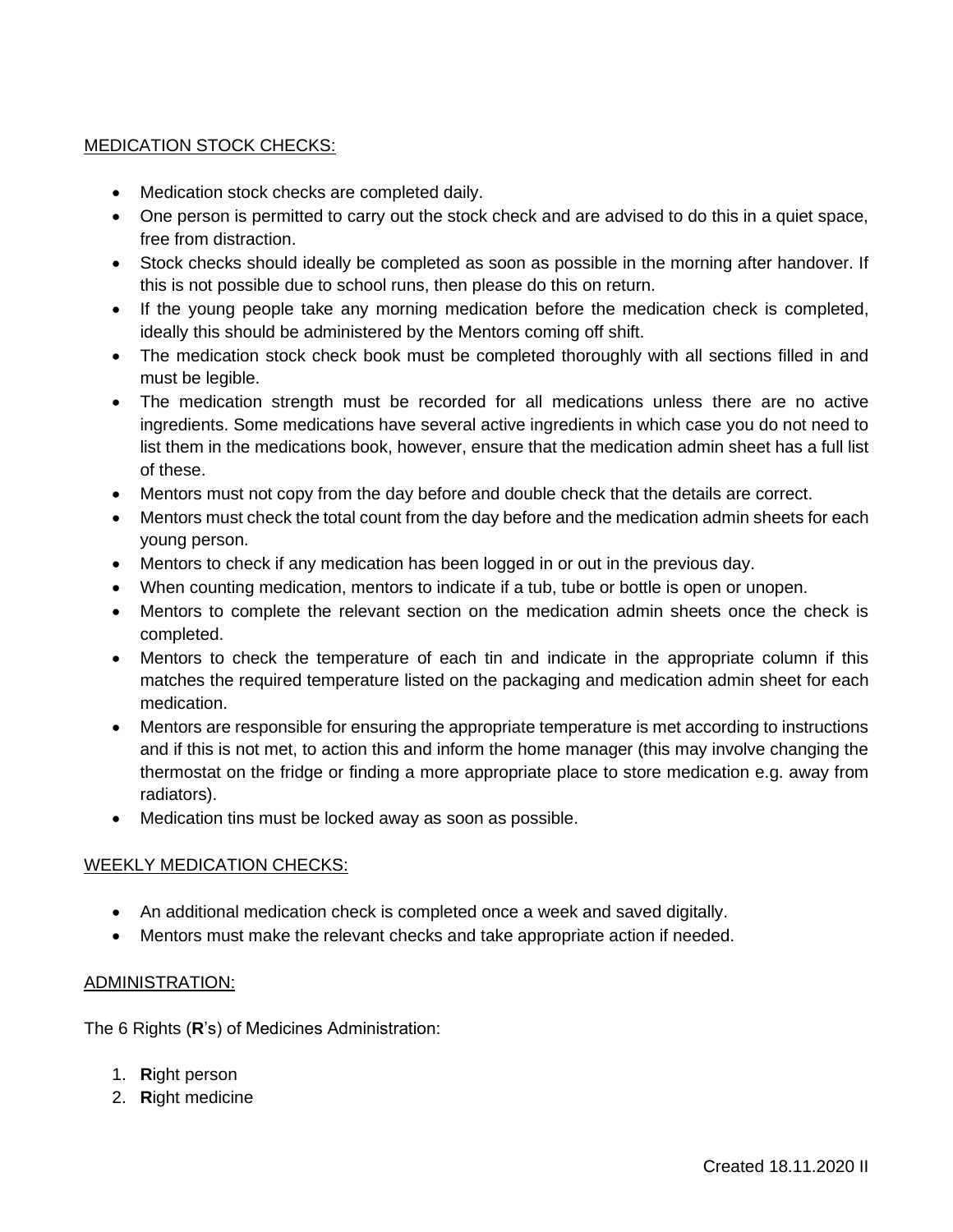- 3. **R**ight route
- 4. **R**ight dose
- 5. **R**ight time
- 6. **R**ight to decline
- Mentors to ask if young person is ready to take their medication.
- Mentors must follow instructions on the packaging, the medication admin sheets and medication advice/prompt sheets at each home.
- Mentors to prepare the medication hygienically.
- Medication tins to be locked away as soon as possible.
- Ideally 2 Mentors should check the medication before it is administered.
- Prepare a glass of water if needed and administer medication to young person.
- Mentors must watch the young person take the medication, ensure it is swallowed and wait for medication pot/syringe to be returned.
- With administration of gels, creams, or ointments preferably the young person should apply this themselves, however if Mentors are to apply this for them, they must wear gloves and have another Mentor present if possible.
- Medication admin sheets must be completed using the correct code. Ensure the time of administration is precise to avoid confusion when completing the daily checks.
- Medication must not be administered if Mentors believe that the young person is under the influence of other substances, as this may interact with medication – seek advice if needed.
- If a young person refuses prescription medication that they are expected to take daily for several days in a row, please inform the Home Manager.
- Young people's medication should be kept separate and only administered for the young person it was prescribed or bought for.

# LIQUID MEDICATION:

- As we are unable to accurately measure liquid medication, Mentors are to subtract amount dispensed from the previous total.
- Due to reasons such as human error, medication stuck to the sides of the bottle, small spillages and small differences in how much is dispensed in the syringes, it is likely that there may be small discrepancies found when dispensing the last of the bottle contents.
- Mentors must log this discrepancy in the medication stock check book and make a note below to explain that this was expected and has been passed on to the relevant professionals.
- If the discrepancy found is larger than expected and cannot be explained by the above reasons alone, this may warrant a LADO referral and investigation.
- If Mentors accidently spill some medication when dispensing, they must make clear recordings on the medication admin sheet and the medication stock check book, to explain how much was taken by the young person and how much was spilled so that the total recorded is accurate.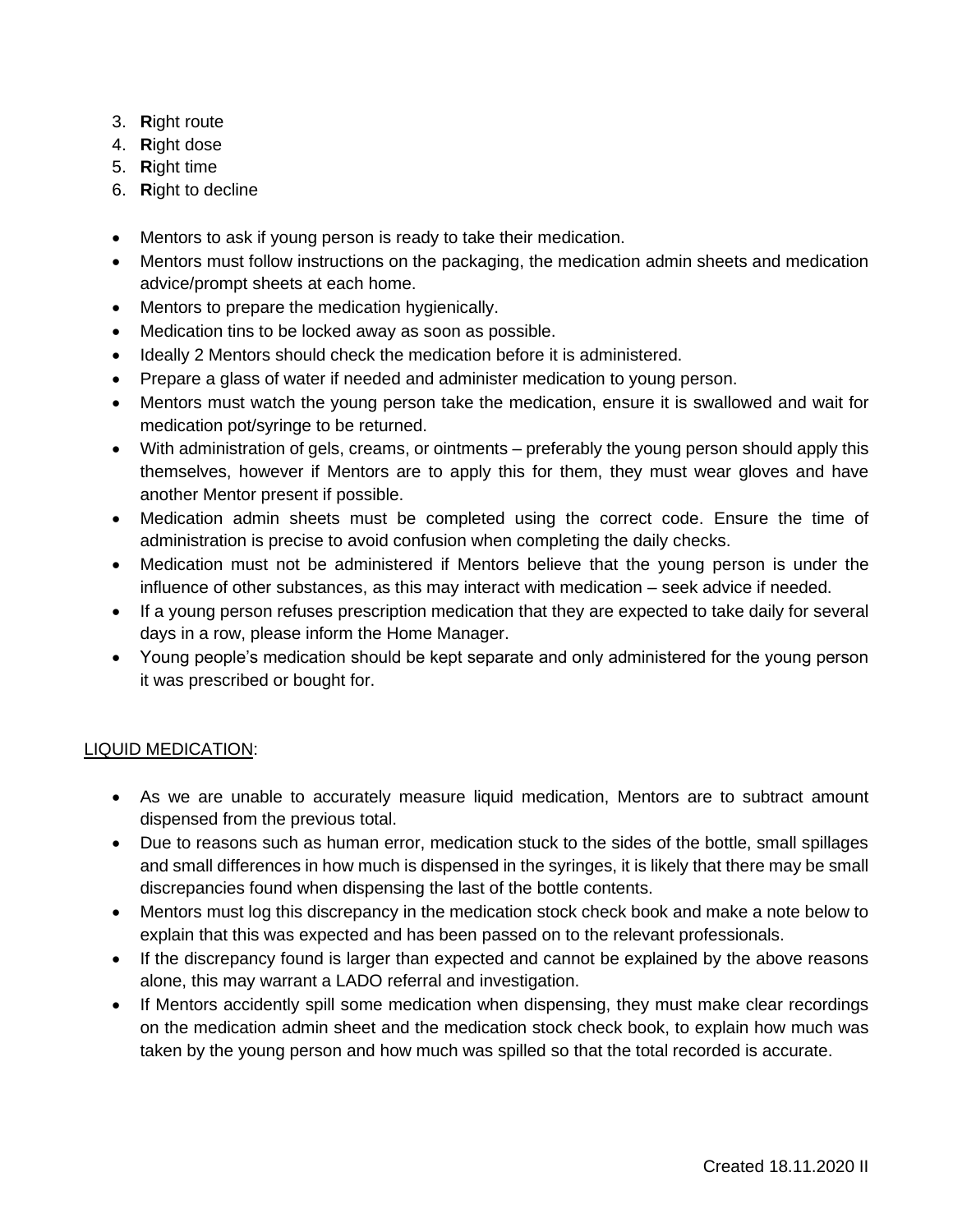# REPEAT PERSCRIPTIONS:

- If the young people have any repeat prescriptions, the home should create an instruction sheet on how to reorder medication.
- Medication must be ordered 10 days before it is due to run out.
- After ordering medication, Mentors should record this in the Medical Diary and on the medication admin sheet in the notes section.
- It must be placed in the diary to call the GP/CAMHS and pharmacy in a few days' time to double check the prescription has been received and medication is ready to be collected.
- Once medication has been collected, work out the reorder date and ensure this is recorded on the medication admin sheet and in the dairy.

# OVER THE COUNTER REMEDIES:

- Young people are permitted to take over the counter remedies if necessary.
- If young people are taking other medication, Mentors must check with GP/CAMHS psychiatrist that these medications do not interact before purchasing.
- Over the counter remedies provide temporary relief for mild illnesses and should not be used long term. If symptoms persist for several days, the young person should see the doctor.

#### SIGNING MEDICATION IN:

- Mentors must double check that the young person is permitted to take this medication before signing in.
- Medication should be checked to ensure it is correct and in date.
- Medication must be signed in on the medication stock check book in the relevant section with all details filled in.
- If signing in new medication create a new medication admin sheet with all sections filled in, write a note in the communications book to inform the team, update the medication advice sheet if this medication needs to be administered daily.
- Mentors must check if there are any special instructions and ensure this is written on the admin sheet and highlighted e.g. some medications have to be disposed of within a certain time frame once opened which might not match the expiry date on the packaging (ensure the box/bottle is labelled when first opened and put this in the diary when it needs to be disposed of).
- Repeat prescriptions work out new reorder date and record this on the medication admin sheet and diary.
- Lock the medication away as soon as possible.

#### SIGNING MEDICATION OUT: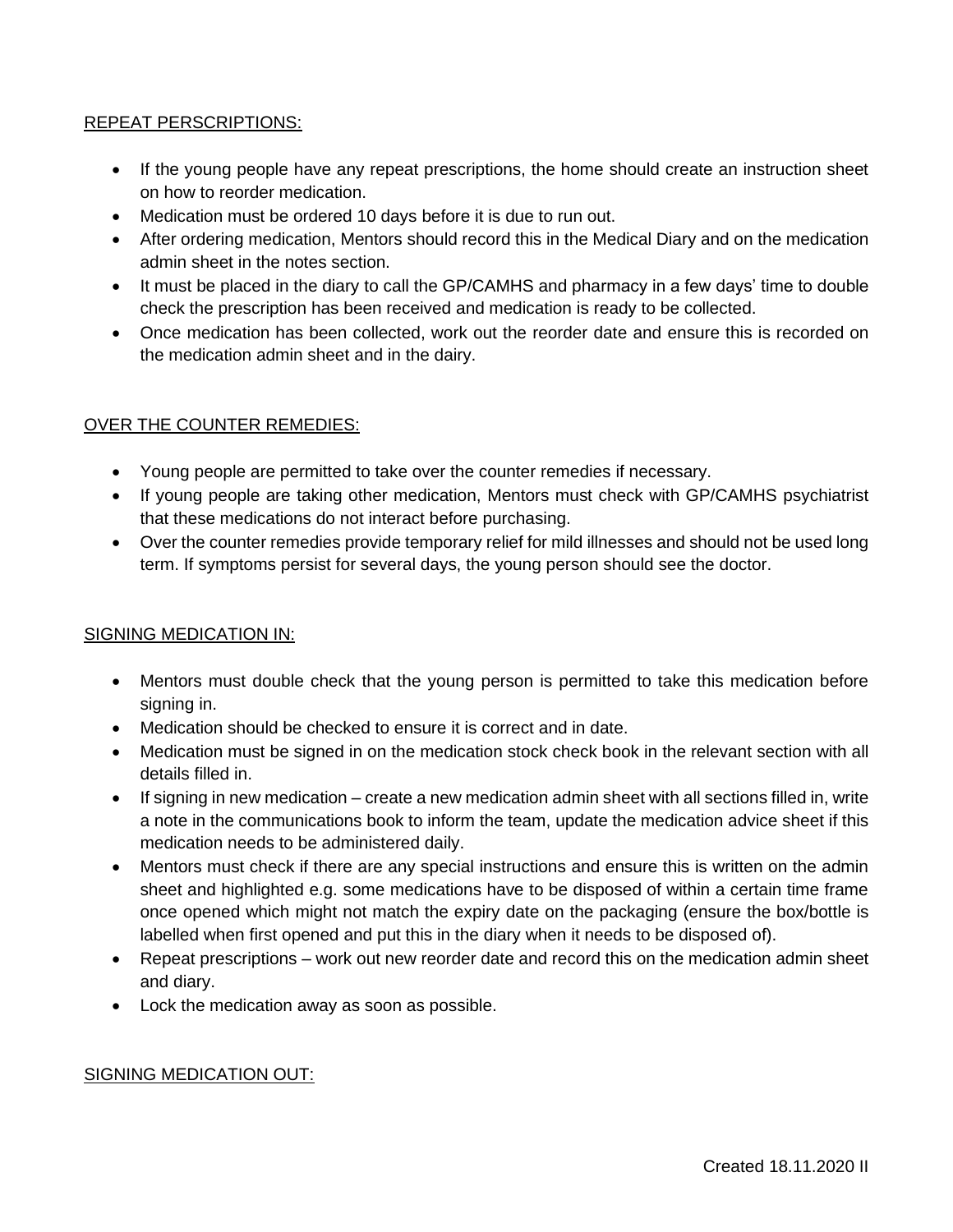- Reasons why medication might need to be signed out may include:
	- Medication has been refused by young person
	- Contamination
	- Expired
	- Stored at the wrong temperature
	- No longer needed
	- Course of medication has ended
	- Medication has been taken to school or on family visits etc.
- Please note that empty bottles and tubes may still contain some medication residue and should also be returned to the office for disposal (this does not apply to blister packs).
- Medication must be signed out on the medication stock check book in the relevant section and all details filled in.
- Store the medication safely for transportation (sealed envelopes with sellotape, zip lock bags, liquid medication kept in the syringe or transferred to a pot and sealed, keep in original packaging if possible).
- Complete the appropriate form Medication Return Form or the Medication to School Form.
- If disposing of medication take the completed form and the medication to the head office, once the form is countersigned by the office and photocopy taken, return this to the home and file in the Health and Safety folder.

# STAFF MEDICATION:

- Staff medication is not be stored together with young people's medication.
- If Mentors need to take medication into work, it is their responsibility to ensure that the medication is not accessible to young people and stored safely in the office.

#### ANIMAL/PET MEDICATION:

- Young people are responsible for any medication prescribed to their pets and with administering the medication.
- Mentors must safely store the medication in the office and ensure this is locked away when not being used.
- Mentors must save a COSHH sheet in their Health and Safety files for the medication.

#### REPORTING:

• It is the responsibility of all Mentors to hold each other accountable for safe practice around medication and recognising any issues with medication and passing this onto the relevant professionals.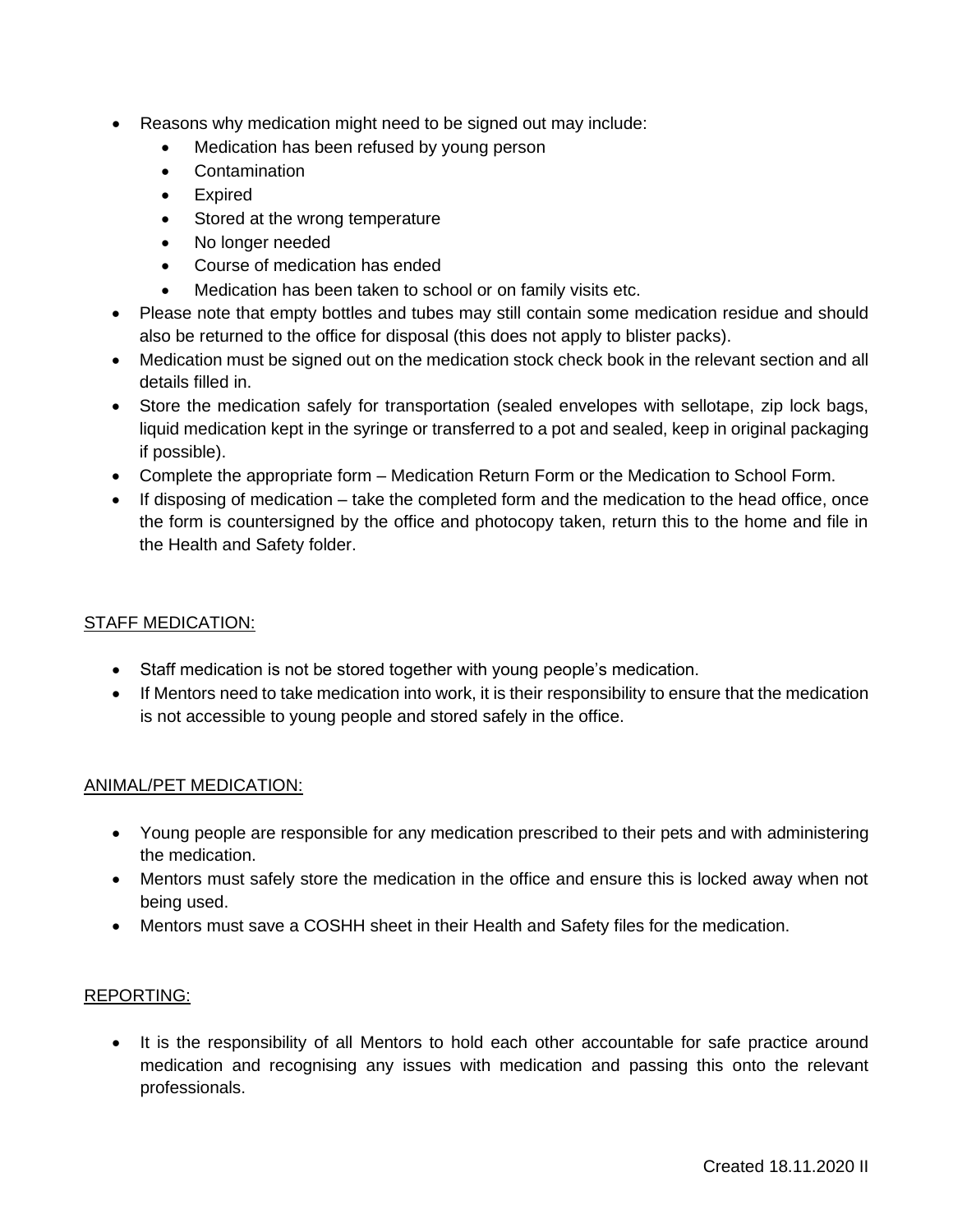- Reasons to raise concerns include:
	- Discrepancies found in the daily stock checks.
	- Mentors not following the 6 Rights of Medicines Administration.
	- Significant or persistent mistakes in recording of medication.
	- Poor practice for example not following hygiene practices, leaving medication out, not checking that the young person has taken their medication and thus leading to potential stockpiling etc.
- Concerns must be reported to the Home Manager and Safeguarding Officer.
- Any concerns reported will be followed up by an internal investigation.
- Based on the outcome of the internal investigation, Managers and Directors will decide if the concern meets the threshold for a LADO referral.
- LADO referrals are also recorded on staff DBS files.

#### **Low Risk – Internal investigation is sufficient**

- **Mistakes made in medication logs**
- **Prescription medication not ordered at the correct time where medication did not run out**

**Medium Risk – Internal investigation and potential LADO referral based on outcome** 

- **Persistent mistakes made in medication logs**
- **Discrepancies of prescribed medication, homely remedies or vitamins**
- **Oversights in administration of prescribed medication, homely remedies or vitamins**
- **Prescription medication not ordered in time where medication did run out**
- **Failure to report oversights and discrepancies to the relevant professionals**
- **Medication not stored correctly or left out where young people may have access**
- **Failure to follow hygiene practices or disposing of medication when required where harm may be caused to young people's health**
- **Administering medication without ensuring the young person has taken it and potential risk of stockpiling**

#### **High Risk – LADO referral**

- **Discrepancies of Controlled Drugs**
- **Oversights in administration of Controlled Drugs**
- **Oversights in administration of prescribed medication, homely remedies or vitamins where serious harm may have been caused to a young person e.g. overdose of pain medication**